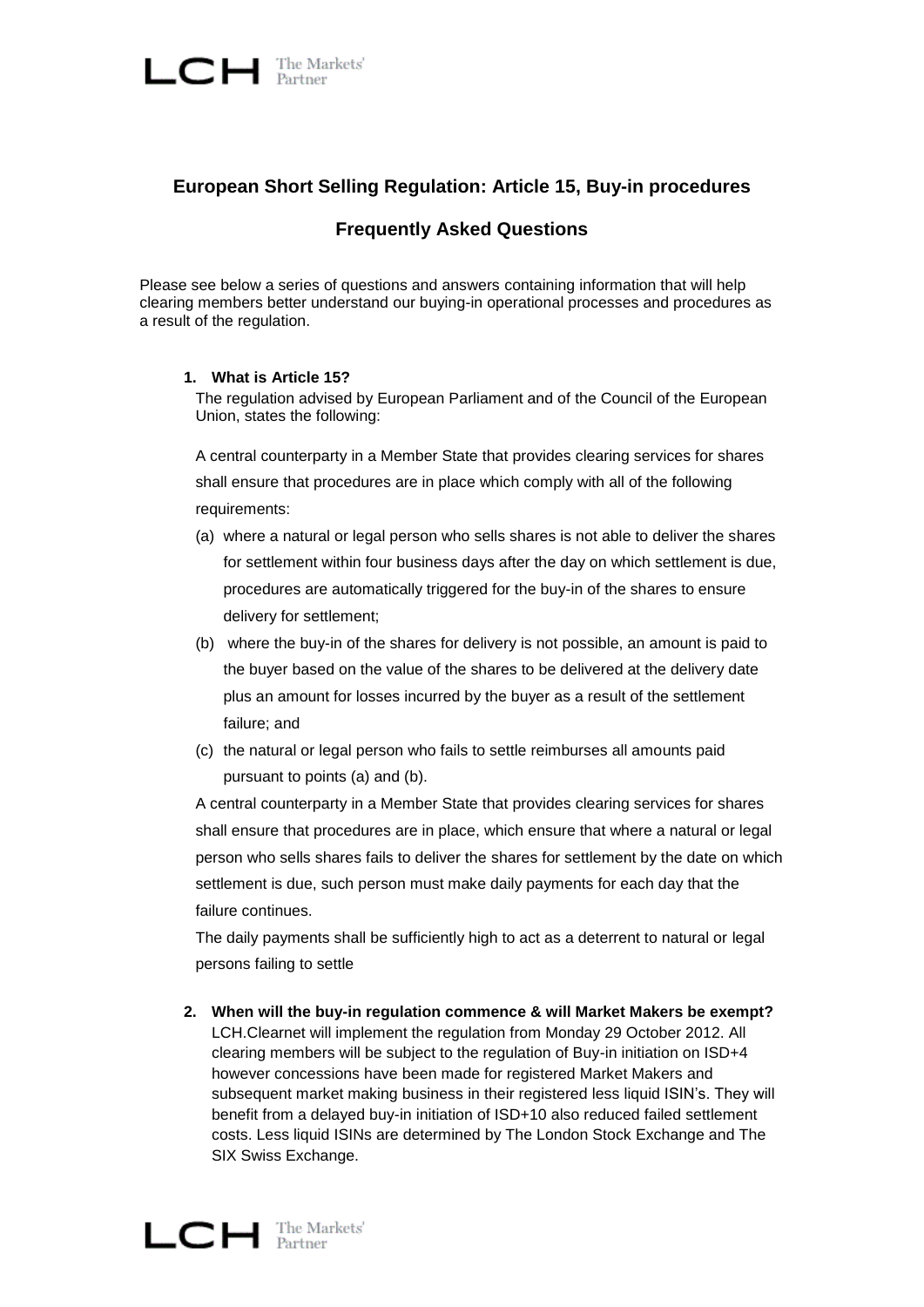

**3. What will the phased approach look like?**

LCH.Clearnet Ltd will move the buy-in timelines to allow members time to adjust to the regulation. Please review the buy-in presentation for full details across both LCH.Clearnet SA and LCH.Clearnet Ltd

## **4. What are the costs associated with buying-in?**

Buy-in Administration charge of £125 Ltd / €150 SA Buy-in dealing costs are included in buy-in consideration Clearing and settlement costs are charged as cleared trades There is also a fixed payment per failed settlement, per day of £20 Ltd /  $€15$  SA. There will be a fixed payment for Market Makers per fail, per day of £2.00 (Ltd only) A variable, ad valorem charge of Reference benchmark interest rate + 1% charged on the net consideration of the failed settlement, for each business day of the fail.

**5. Will LCH compensate clearing members where LCH is unable to deliver?** From February 2 2015, The EquityClear service will compensate clearing members with the Ad valorem charge, where EquityClear fails to deliver securities to its clearing members.

The Ad valorem compensation to be credited to members where EquityClear is net failing to deliver.

Compensation will be credited to members at a rate of 70% of the Ad valorem fee charged.

From 1st September 2016, LCH Ltd will remove the failed settlement compensation in the below markets.

| <b>Market</b>              | <b>CSD</b>              |
|----------------------------|-------------------------|
| <b>UK</b>                  | Euroclear UK & Ireland  |
| Norway                     | <b>VPS</b>              |
| Denmark                    | <b>VPC</b>              |
| Finland                    | Euroclear Finland       |
| Sweden                     | <b>Euroclear Sweden</b> |
| Depositary Receipts & ETFs | Euroclear Bank          |
| Switzerland                | SIS                     |

All credits and debits will be itemised within the existing month end report EREP0028- Fees- Fails charges

**6. What will LCH.Clearnet do with the cash generated from the buying-in costs?** The administration charge and fixed payment cost will become revenue. However, the variable, ad valorem charge is subject to reimbursement

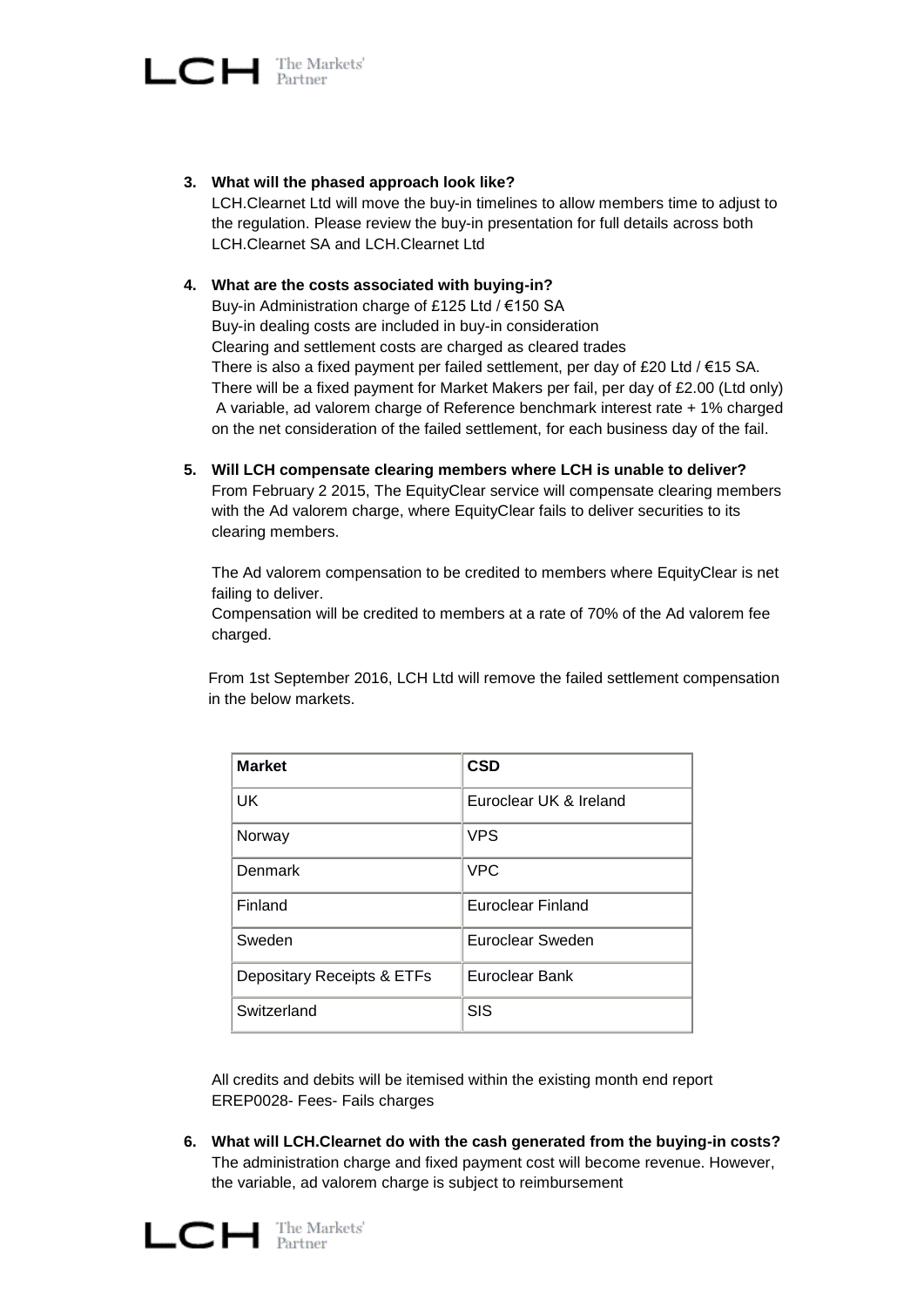

- **7. What is the rationale for the charging levels?**  We have harmonised the administration charge across the group. In the Article it states: "The daily payments shall be sufficiently high to act as a deterrent to natural or legal persons failing to settle" Therefore, we have set our fixed daily payment as above, which we feel is set at a suitable level to act as a deterrent
- **8. Are the charges subject to VAT**

No, all additional costs are exempt of VAT.

**9. Are the costs subject to change?**

Yes, we will monitor the behaviour of our members and the resulting level of fails that require buying-in. If buy-in levels increase, we will discuss with the responsible parties and if necessary increase the daily fixed penalties to act as a deterrent. If buy-in rates decrease we can assume that the fixed penalties have acted as a suitable deterrent and could possibly be decreased

- **10. Will LCH.Clearnet issue guidance or criteria for participants to better understand what would trigger a review?** No
- **11. Has LCH.Clearnet discussed/agreed the level of charges with other CCP's?** No
- **12. Will there be any charging of buy-ins between CCP's** No
- **13. Will LCH.Clearnet provide any modelling of old versus new buying-in costs?** No
- **14. Can LCH.Clearnet provide an example of a failing settlement charge?** Example: Settlement failing for 3 days and current value £1,000.00

Calculation: Fixed payment X 3 £1,000.00 X 0.004% for Ltd, and 0.003% for SA, X 3

## **15. Which products will be included in the regulation?**

As a result of the regulation we will reflect in our rules and apply to all EquityClear & continental cash securities markets. It will include all cleared equities and cash settled bonds traded on NYSE Euronext, Bourse de Luxembourg and Galaxy and cleared by LCH.Clearnet SA. It will also include trades that are due to settle as a result of option traded on NYSE Euronext and Turquoise but will not include result of options traded on NYSE Liffe London.

The regulation & our rules will not cover instruments cleared through our RepoClear or Swapclear services

#### **16. Will LCH.Clearnet include other trading venues?**

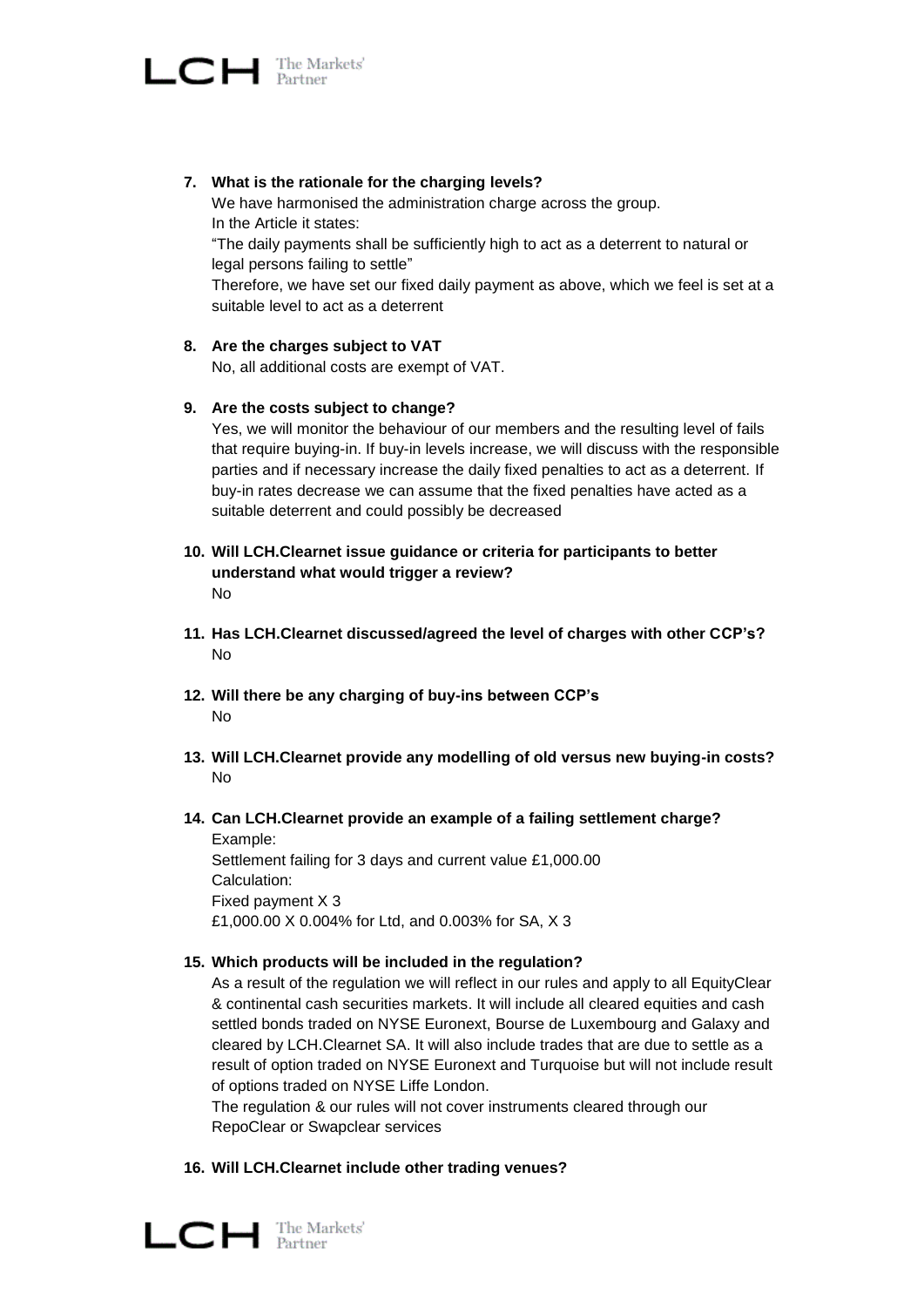

Yes, if they are included in the existing cash equity services

#### **17. Can clearing members partial to LCH.Clearnet?**

As is the case now, for LCH.Clearnet Ltd this depends on the service facilitated by the CSD. For LCH.Clearnet SA clearing members can partially settle open or failed positions

- **18. Will a partial delivery reduce the cost of the variable, ad valorem charge?** Yes, at the end of day we will process all open net positions to calculate the charges due.
- **19. Can a clearing member pass on buying-in charges to a CCP?**  No
- **20. From the proposed phased effective dates & subsequent implementation date, will all fails be subject to the rules within the Article?** For LCH.Clearnet Ltd any fails that have been failing for more days than the buy-in timing, when the effective dates have been reached, will be subject to buy-in. For LCH.Clearnet SA we will apply a buy-in on all trades that have been failing for four days or more from 29 October. It should also be noted that we will only apply the daily charge from I November 2012
- **21. Can a waiting buyer initiate a buy-in on ISD+5?** No, from 29 October 2012 and at close of business on ISD+4, LCH.Clearnet will have automated processes in place to begin the buy-in procedure
- **22. Will Cash out remain at ISD + 20 for LCH.Clearnet Ltd?** We will review the cash out timeline and possibly harmonise between LCH.Clearnet Ltd and SA
- **23. Will failed buy-ins be cash settled at 120% of the last available price?** Yes, across both LCH.Clearnet Ltd & LCH.Clearnet SA.
- **24. If the trade remains unsettled will the daily charge continue until cash out?** Yes
- **25. When LCH buy-in will the daily fail charge cease?** No, the daily fail charge will cease upon settlement date of the buy-in.
- **26. How will LCH.Clearnet notify clearing members of Buy-in costs and daily fails charges?**

There is no change to the LCH.Clearnet SA process. However for LCH.Clearnet Ltd all Buy-in costs, daily fails payments and any reimbursements will be detailed in the month end invoices

**27. Will the invoice contain charges at NCM level**

No, not at NCM level, however, for LCH.Clearnet Ltd we will advise detail at settlement firm ID level

**28. Other than the month end invoice what additional information will be provided?**

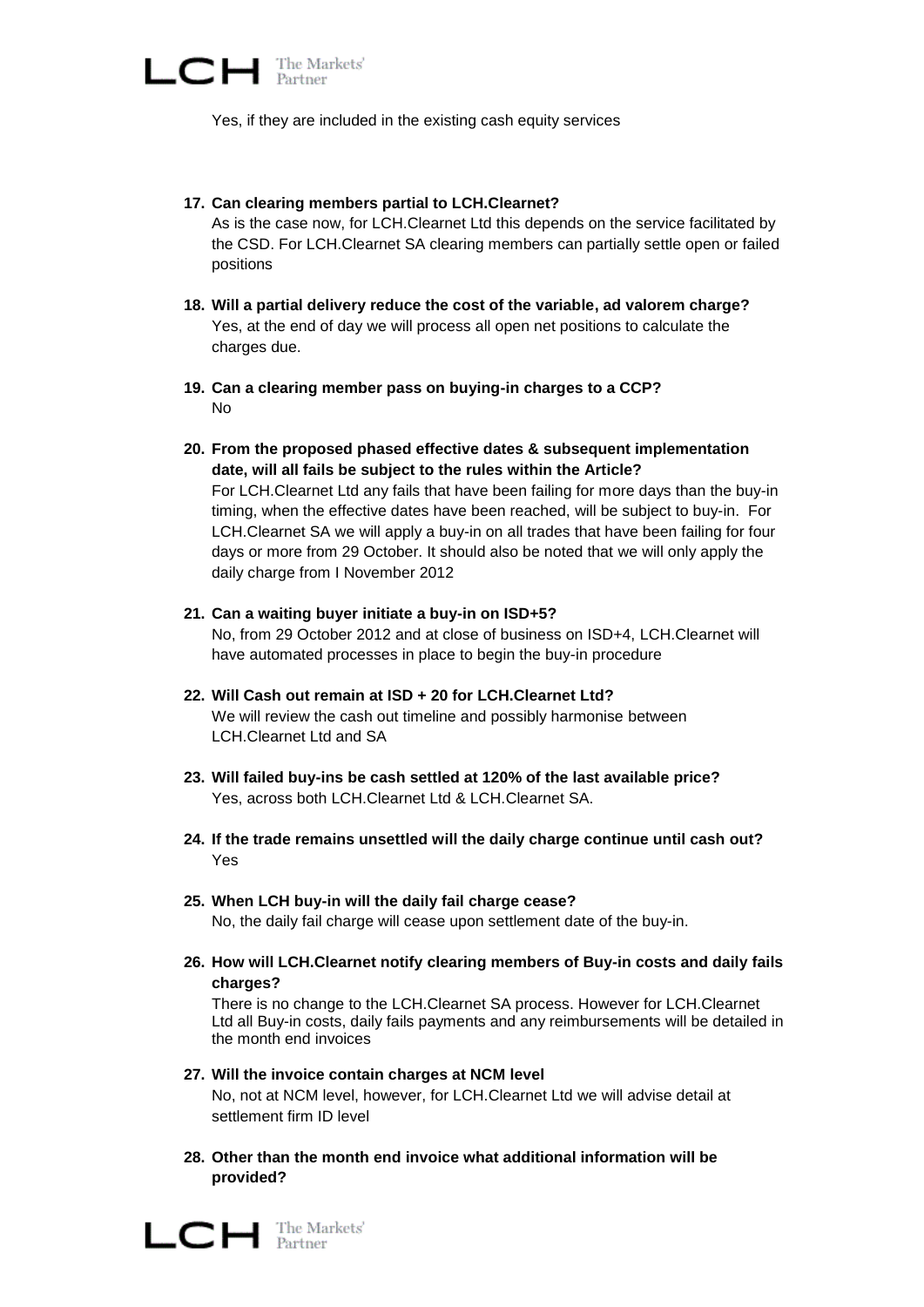$\Box$   $\Box$  The Markets'

LCH.Clearnet SA will publish the Buy-in Information File (BIF) with record type 10, on ISD+3 and record type 20 will be published on ISD+4.

LCH.Clearnet Ltd issue a Fails Settlement report EREP0025 that contains the buyin trigger dates. Buy-ins will be included in our existing EREP0006 report. We also issue a fails charges report EREP0028 that is produced at month end

## **29. How will a buy-in be identified in the reports?**

No change to the LCH.Clearnet SA (BIF) files. For LCH.Clearnet Ltd all buy-ins will contain the value "BUYN" within the "tradeplace" field in both reports above. It should be noted there will be no change to format of our reports

- **30. Will LCH.Clearnet issue buy-in notifications to settlement agents?** No, buy-in notifications will not be produced. Clearing members will be required to retrieve all buy-in details from our member reports
- **31. Will LCH allow 5 days notice before buying-in?** No, if the delivery remains open at COB on  $ISD + 4$ , we will attempt to buy-in the following day.
- **32. What happens if I deliver the original sale after the buy-in has taken place?** If the buy-in is successful, the stock will be delivered to the failing seller, whereby they will become owners of the stock.
- **33. Will LCH net off future outstanding purchases against the undelivered sale?** No. However if a purchase of the same ISIN with the same settlement account details is made prior to the sale, then the buy-in will not be processed.
- **34. Will LCH net off the purchase if it is less than the outstanding sale?** For LCH.Clearnet Ltd yes, if your failing delivery of 10shares is due to be bought in, but you have made a previous purchase of the same ISIN for 5 shares prior to the sale, the buy-in will be for 5 shares.
- **35. If a member has multiple sales in the same ISIN due to be bought in, will LCH apply multiple buy-ins?**

No, a single netted buy-in and a single charge will apply, provided deliveries are due in the same settlement account at the CSD for the same settlement firm ID.

- **36. Where can I review the new LCH.Clearnet Ltd report specification?** The LCH.Clearnet Ltd report specification can be found using the following link: [http://www.lchclearnet.com/Images/EquityClear%20Member%20Reports\\_tcm6-](http://www.lchclearnet.com/Images/EquityClear%20Member%20Reports_tcm6-47620.pdf) [47620.pdf](http://www.lchclearnet.com/Images/EquityClear%20Member%20Reports_tcm6-47620.pdf)
- **37. Will the Article and subsequent LCH.Clearnet buy-in changes replace the current buy-in processes available from some trading platforms?**  Yes
- **38. Will early buy-in remain?**

Technically early buy-in could take place from ISD+1. However, LCH.Clearnet will ensure that no buy-in will be processed before ISD+4.

**39. Is it possible that both the CSD and the CCP apply their charges to a single failing trade?**